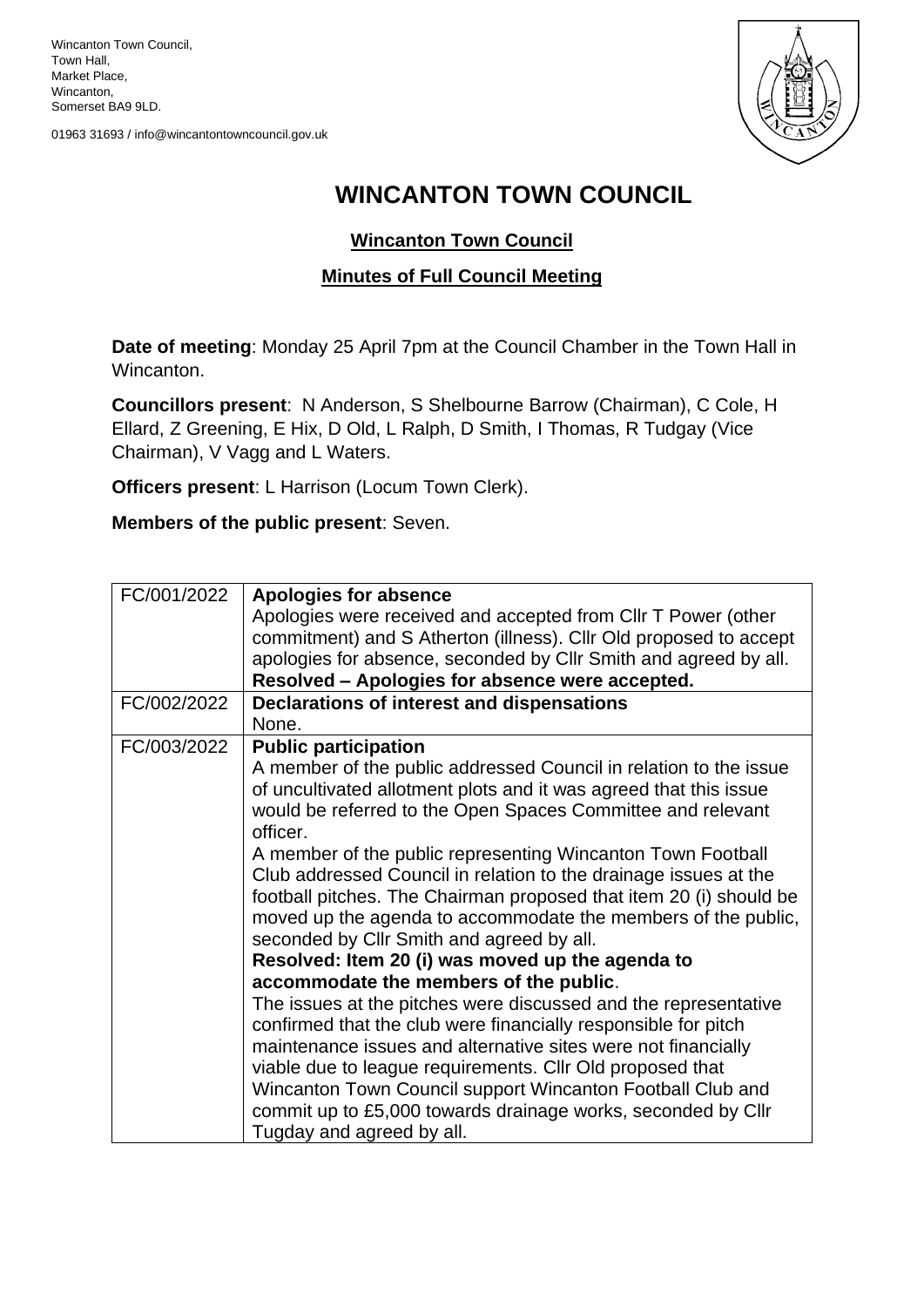|             | <b>Resolved: Wincanton Town Council supported Wincanton</b>         |
|-------------|---------------------------------------------------------------------|
|             | Football Club and committed up to £5,000 towards drainage           |
|             | works.                                                              |
|             | The two members of the public representing the Football Club        |
|             | were thanked for attending and left the meeting.                    |
| FC/004/2022 | <b>Updates, reports and announcements</b>                           |
|             | There were no updates.                                              |
| FC/005/2022 | <b>Full Council Minutes 28 March 2022</b>                           |
|             | Cllr Ralph proposed to accept and agree the Full Council minutes    |
|             | of 28 March 2022 as a true and accurate record of proceedings       |
|             | and be duly signed by the Chairman with one amendment               |
|             | (members of the public in attendance amended to one and press       |
|             | amended to zero), seconded by Cllr Vagg, all agreed.                |
|             | Resolved: Full Council minutes of 28 March 2022 were agreed         |
|             | as a true and accurate record of proceedings and were duly          |
|             | signed by the Chairman with one amendment.                          |
| FC/006/2022 | Outstanding matters to report from the Locum Town Clerk in          |
|             | relation to previous meetings.                                      |
|             | It was agreed that Council's Strategic Plan working Group would     |
|             | meet following the elections.                                       |
|             | It was confirmed that the planting of saplings as part of the       |
|             | Queen's Green Canopy event had taken place on 11 March.             |
|             | The over 70s lunch event was discussed. Cllr Ralph proposed that    |
|             | the office staff were to be allocated a budget of up to £1,500 for  |
|             | the lunch and transport, seconded by CIIr Ellard and agreed by all. |
|             | Resolved: Office staff were allocated a budget of up to £1,500      |
|             | for the lunch and transport.                                        |
|             | The Jubilee lamp post signs were discussed. Cllr Hix proposed to    |
|             | set a budget of up to £500 for office staff to buy recyclable and   |
|             | durable Jubilee signs for the High Street and other key areas,      |
|             | seconded by Cllr Anderson, eleven in favour and two against.        |
|             | Resolved: A budget of up to £500 was agreed for staff to buy        |
|             | recyclable and durable Jubilee signs for the High Street and        |
|             | other key areas.                                                    |
|             | It was noted that the children's flag making event was being        |
|             | progressed by office staff.                                         |
|             | It was agreed that the Council's logo project would be progressed   |
|             | following the elections.                                            |
|             | It was agreed that office staff would review Council's Community    |
|             | Award scheme and report back to a future meeting.                   |
| FC/007/2022 | <b>Committee and Working Party/Group minutes/notes.</b>             |
|             | None.                                                               |
| FC/008/2022 | <b>Recommendations from Committees and Working</b>                  |
|             | <b>Party/Groups</b>                                                 |
|             | None.                                                               |
| FC/009/2022 | AGAR 2020/2021 and 2021/2022                                        |
|             | The Chairman proposed that item 16 on the agenda should be          |
|             | moved up for discussion during this item, seconded by Cllr Old      |
|             | and agreed by all.                                                  |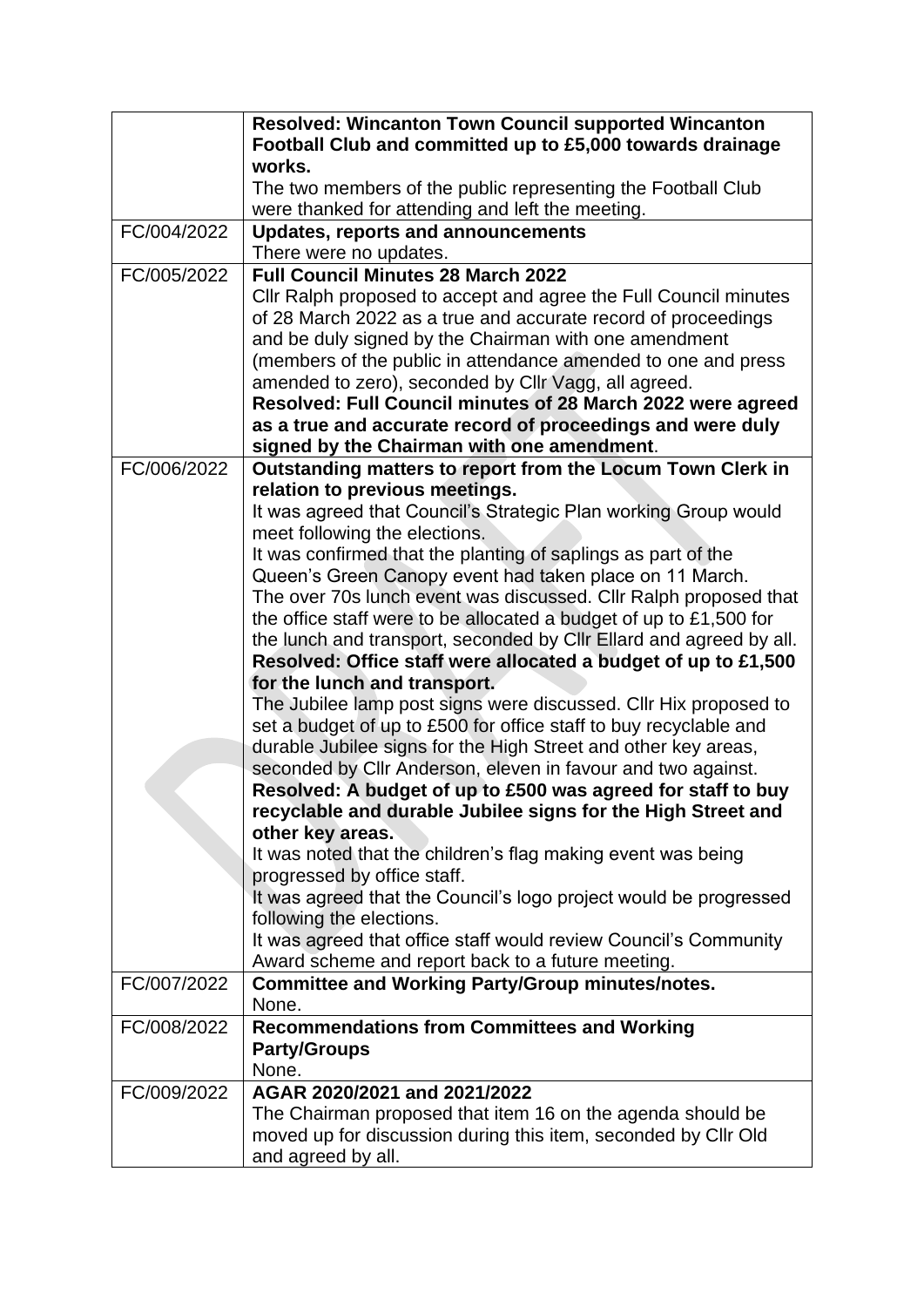|             | Resolved: Item 16 on the agenda was moved up for                   |
|-------------|--------------------------------------------------------------------|
|             | discussion during this item.                                       |
|             | The report from the External Auditor in relation to AGAR           |
|             | 2020/2021 was noted. The locum Town Clerk confirmed that an        |
|             | update on the 2021/2022 process would be provided at a future      |
|             | meeting once the issues on the 2020/2021 process and been          |
|             | agreed by the External Auditor and locum RFO.                      |
| FC/010/2022 | <b>Clock repairs</b>                                               |
|             | Cllr Thomas proposed to accept the quote from company 1 to         |
|             | repair the damage to the clock at a cost of £760, seconded by Cllr |
|             | Old and agreed by all.                                             |
|             | Resolved: Quote from company 1 to repair the damage to the         |
|             | clock at a cost of £760 was accepted.                              |
| FC/011/2022 | Town Council office access and opening hours.                      |
|             | The security of the building and staff were discussed. Cllr Ralph  |
|             | proposed to authorise the locum clerk to spend up to £500 on a     |
|             | buzzer/camera entry system linked to the council offices and       |
|             | council chamber and if over £500 obtain three quotes and bring     |
|             | back to a future meeting, seconded by Cllr Tugday, eleven in       |
|             | favour, one abstention and one against.                            |
|             | Resolved: The locum clerk was authorised to spend up to            |
|             | £500 on a buzzer/camera entry system linked to the council         |
|             | offices and council chamber and if over £500 to obtain three       |
|             | quotes and bring back to a future meeting.                         |
|             | The locum Clerk requested Council consider restricting public      |
|             | access to the offices between Monday to Friday 9.30am to 1pm to    |
|             | allow staff to undertake work that would facilitate concentration  |
|             | and confidentiality outside of the proposed opening hours. The     |
|             | locum clerk confirmed any staff working after 1pm would deal with  |
|             | enquiries if contacted. Cllr Anderson proposed that the office     |
|             | opening hours were not changed, seconded by Cllr Old, six in       |
|             | favour, seven against. Motion not carried. Cllr Tugday proposed to |
|             | trial the office opening and closing times Monday to Friday 9.30am |
|             | to 1pm for a three-month period with staff to monitor, seconded by |
|             | Cllr Ralph, nine in favour, four against.                          |
|             | Resolved: Trial the office opening and closing times Monday        |
|             | to Friday 9.30am to 1pm for a three-month period with staff to     |
|             | monitor.                                                           |
| FC/012/2022 | <b>Cameras quoted for Council Chamber</b>                          |
|             | It was confirmed that only one quote and been obtained. It was     |
|             | agreed that staff were to obtain two more quotes and bring back to |
|             | a future meeting.                                                  |
| FC/013/2022 | Town Hall reception and office specification and schedule of       |
|             | works                                                              |
|             | It was agreed that item 20 (iii) was to be moved up for discussion |
|             | as part of this item. The Chairman proposed that Wincanton Town    |
|             | Council apply for the SSDC Town Centre Regeneration Property       |
|             | Grant Programme and obtains three quotes that cover the            |
|             | specification and grant work, seconded by Cllr Old and agreed by   |
|             | all.                                                               |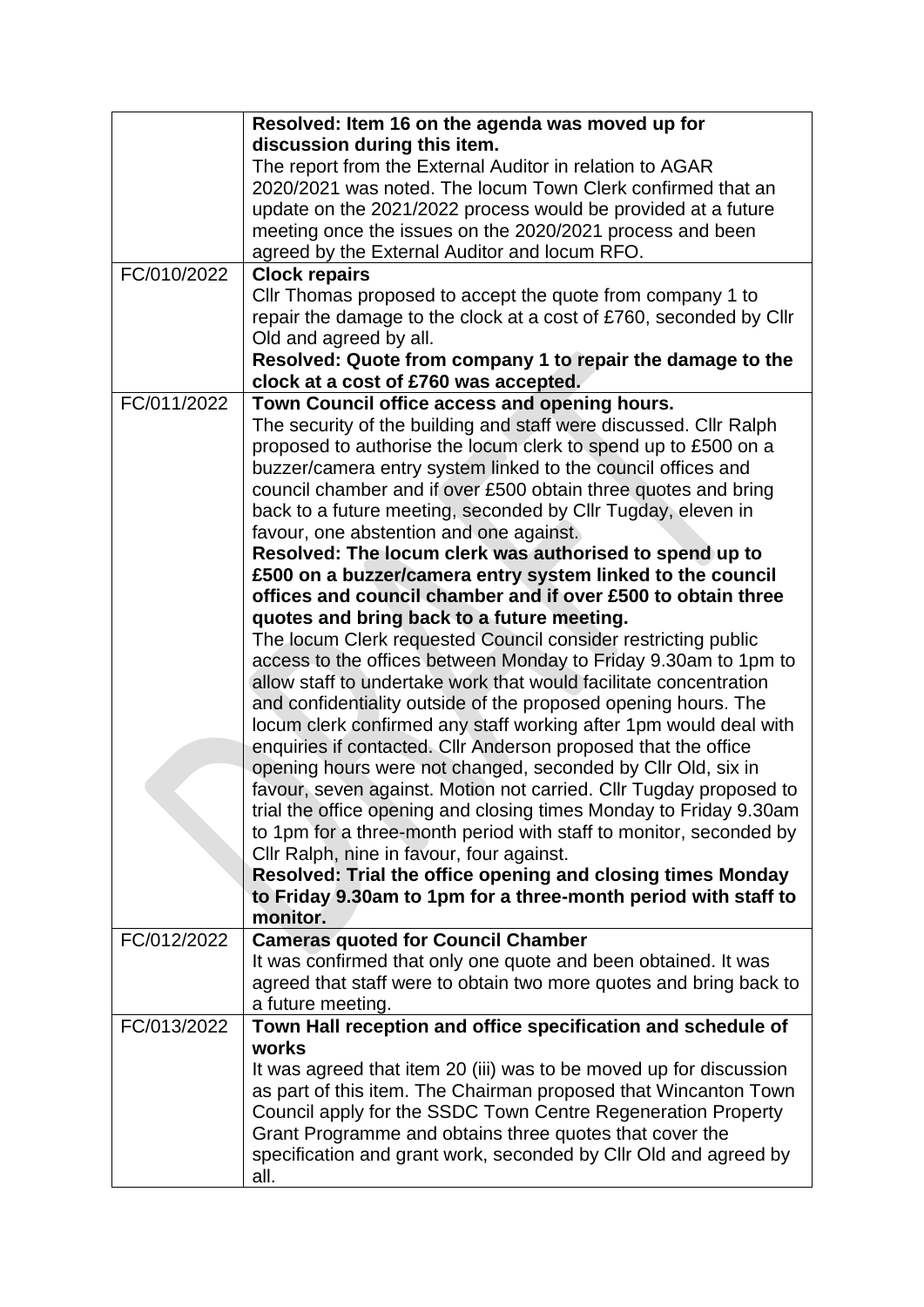|             | Resolved: Wincanton Town Council was to apply for the<br><b>SSDC Town Centre Regeneration Property Grant Programme</b> |
|-------------|------------------------------------------------------------------------------------------------------------------------|
|             | and obtain three quotes that cover the specification and grant<br>work.                                                |
| FC/014/0200 | Zip wire repairs                                                                                                       |
|             | It was confirmed that the repairs were a result of a recent ROSPA                                                      |
|             | inspection. Cllr Ellard proposed to accept the quote of £1,006 to                                                      |
|             | repair the zip wire, seconded by Cllr Old and agreed by all.                                                           |
|             | Resolved: The quote of £1,006 to repair the zip wire was                                                               |
|             | accepted.                                                                                                              |
| FC/015/2022 | Fire assessment work Cale Park kitchen                                                                                 |
|             | Cllr Ralph proposed to accept the quote to install fire alarm                                                          |
|             | detection at a cost of £1,297.45, seconded by Cllr Ellard and                                                          |
|             | agreed by all.                                                                                                         |
|             | Resolved: The quote to install fire alarm detection at a cost of                                                       |
|             | £1,297.45 was accepted.                                                                                                |
|             | CIIr Hix proposed to accept the quote to replace defective                                                             |
|             | emergency lights at a cost of £271.72, seconded by Cllr Ellard and                                                     |
|             | agreed by all.                                                                                                         |
|             | Resolved: The quote to replace defective emergency lights at<br>a cost of £271.72 was accepted                         |
| FC/016/2022 | Bank reconciliations and bank statements from May 2021 to                                                              |
|             | January 2022.                                                                                                          |
|             | The Locum Clerk explained that to meet Council's Financial                                                             |
|             | Regulations the Chairman had been provided with the Council's                                                          |
|             | bank statements and accounts reconciliations from May 2021 to                                                          |
|             | January 2022 for signing. The locum Clerk confirmed that all                                                           |
|             | months between May 2021 and January 2022 reconciled                                                                    |
|             | accurately. Cllr Tugday proposed the Chairman was authorised to                                                        |
|             | sign the bank statements and accounts reconciliations from May                                                         |
|             | 2021 to January 2022 for signing on behalf of Council, seconded                                                        |
|             | by Cllr Ellard, agreed by twelve with one abstention.                                                                  |
|             | Resolved: The Chairman was authorised to sign the bank                                                                 |
|             | statements and accounts reconciliations from May 2021 to                                                               |
|             | January 2022 on behalf of Council.                                                                                     |
|             | The locum Clerk explained that going forward Council would be                                                          |
|             | presented with bank statements, the accounts reconciliations and                                                       |
|             | supporting income and expenditure reports on a monthly basis.                                                          |
| FC/017/2022 | Bank authorisation and signatories over the election period                                                            |
|             | The Chairman proposed that the staff were delegated authority to                                                       |
|             | undertake payments during the election period, seconded by Cllr                                                        |
|             | Hix and agreed by all (Cllr Ellard had left the room for this vote).                                                   |
|             | Resolved: Staff were delegated authority to undertake                                                                  |
|             | payments during the election period.                                                                                   |
| FC/018/2022 | <b>SSDC Priority Project</b>                                                                                           |
|             | The project update was noted.                                                                                          |
| FC/019/2022 | Correspondence, consultations and forthcoming meetings                                                                 |
|             | The Chairman proposed that the correspondence from NABMA                                                               |
|             | and SSDC regarding market support packages was deferred to a                                                           |
|             | future meeting which would allow staff time to research                                                                |